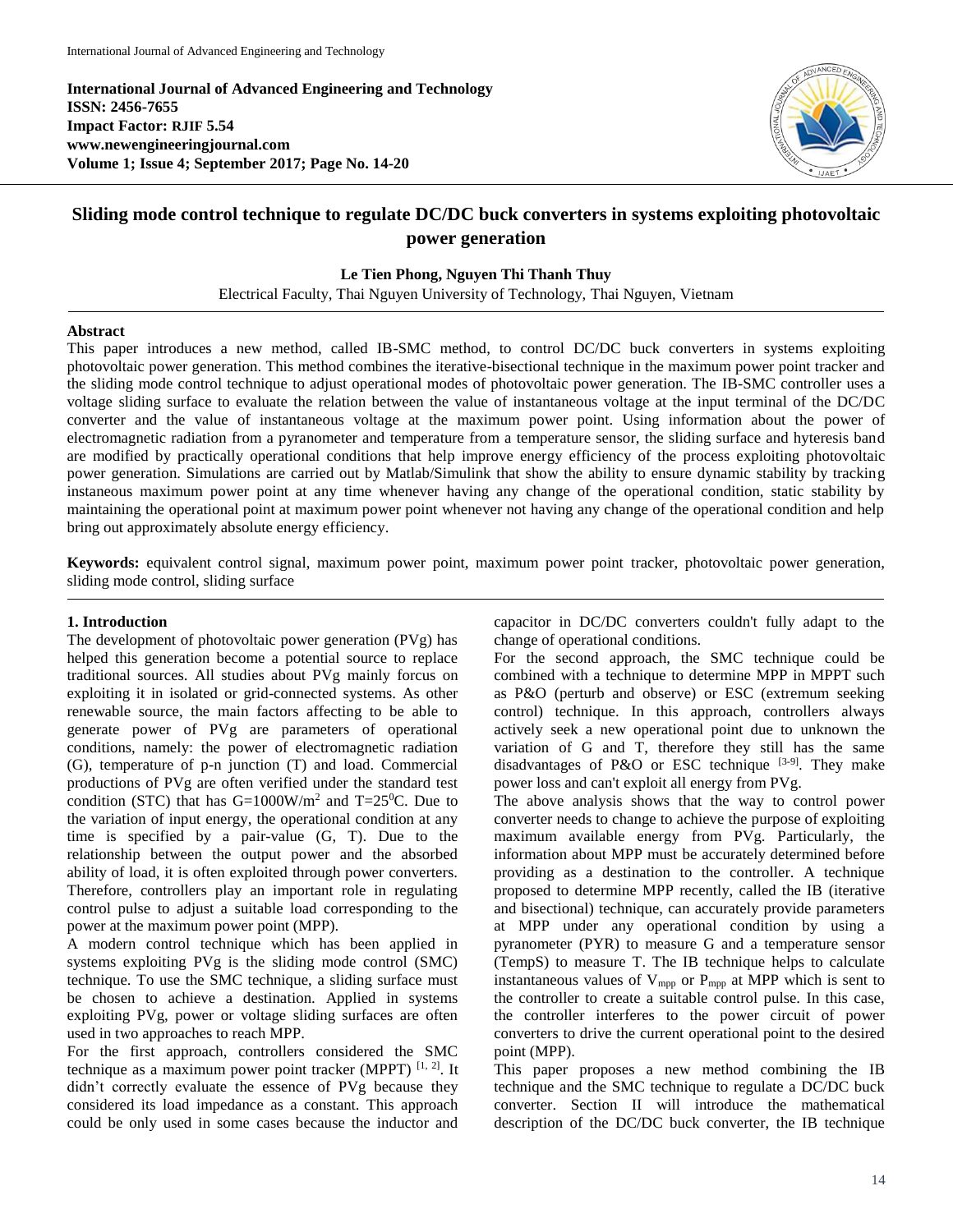and the SMC technique. Equivalent control signal and stable analysis will be represented in in section III. Section IV will show simulation results and comments and the last section will represent some conclusions.

## **2. Structural system and mathematical model 2.1 Structural system**

The structural system to exploit PVg is described in Fig. 1.



**Fig 1:** The structural system

The measuring center collects the information about G from the PYR, T from the TempS, value of  $v_{pv}$  and  $i_{pv}$  from voltage and current sensors placed at the output terminals of PVg.

The SMC controller calculates the equivalent control signal  $(u_{eq})$  which is provided to the control pulse generator to create control signal before sending to a controlled switch (SW) placed in the DC/DC buck converter.

The operational states of PVg are specified by two main parameters which are G and T. In the practical operation, G and T always continuously change that make operational points move away from real MPPs. Therefore, MPPT needs to use the IB technique to accurately calculate parameters at instantaneous MPP. Value of  $V_{mpp}$  determined by MPPT must be provided to the SMC controller and considered as a destination for the controller under any operational condition. Combining the IB technique and the SMC technique, a new control method is constructed to regulate operational modes for PVg, called IB-SMC method.

#### **2.2 Modeling the DC/DC buck converter**

Power circuit of a DC/DC buck converter is described in Fig. 2a including a SW and storage elements (L, C) which are capable of charging or discharging energy. Equivalent circuits of this converter corresponding to on and off states of SW are depicted in Fig. 2b and Fig. 2c  $[10]$ .

Where:

Rdc, Ldc are resistance and inductance of the inductor placed in the converter.

 $C_{pv}$ ,  $C_{dc}$  are the capacitance of capacitors at the PVg side and the DCbus side.



c. Equivalent circuit when SW off

Fig 2: Power circuit and equivalent circuits corresponding to on and off states of SW

Apply the Kirchhoff's first and second laws for the circuit corresponding to the on and off states of SW, we have equations (1) and (2)  $^{[13]}\cdot$ 

$$
L\frac{di_{L}}{dt} = v_{pv}u - V_{dc}
$$
\n
$$
i_{C} = i_{pv} - i_{L}u
$$
\n(1)

#### **2.3 Modeling PVg**

Equivalent circuit of PVg is described in Fig.  $3$  [11].



**Fig 3:** Equivalent circuit of PVg

The relationship between current  $i_{pv}$  and voltage  $v_{pv}$  at output terminals of PVg is defined by (3):

$$
i_{pv} = I_{ph} - I_0 \left\{ exp\left(\frac{v_{pv} + i_{pv}R_s}{nV_t}\right) - 1 \right\} - \frac{v_{pv} + i_{pv}R_s}{R_p}
$$
(3)

Output power from PVg is defined by (4):

$$
p_{\text{pv}} = v_{\text{pv}} i_{\text{pv}} \tag{4}
$$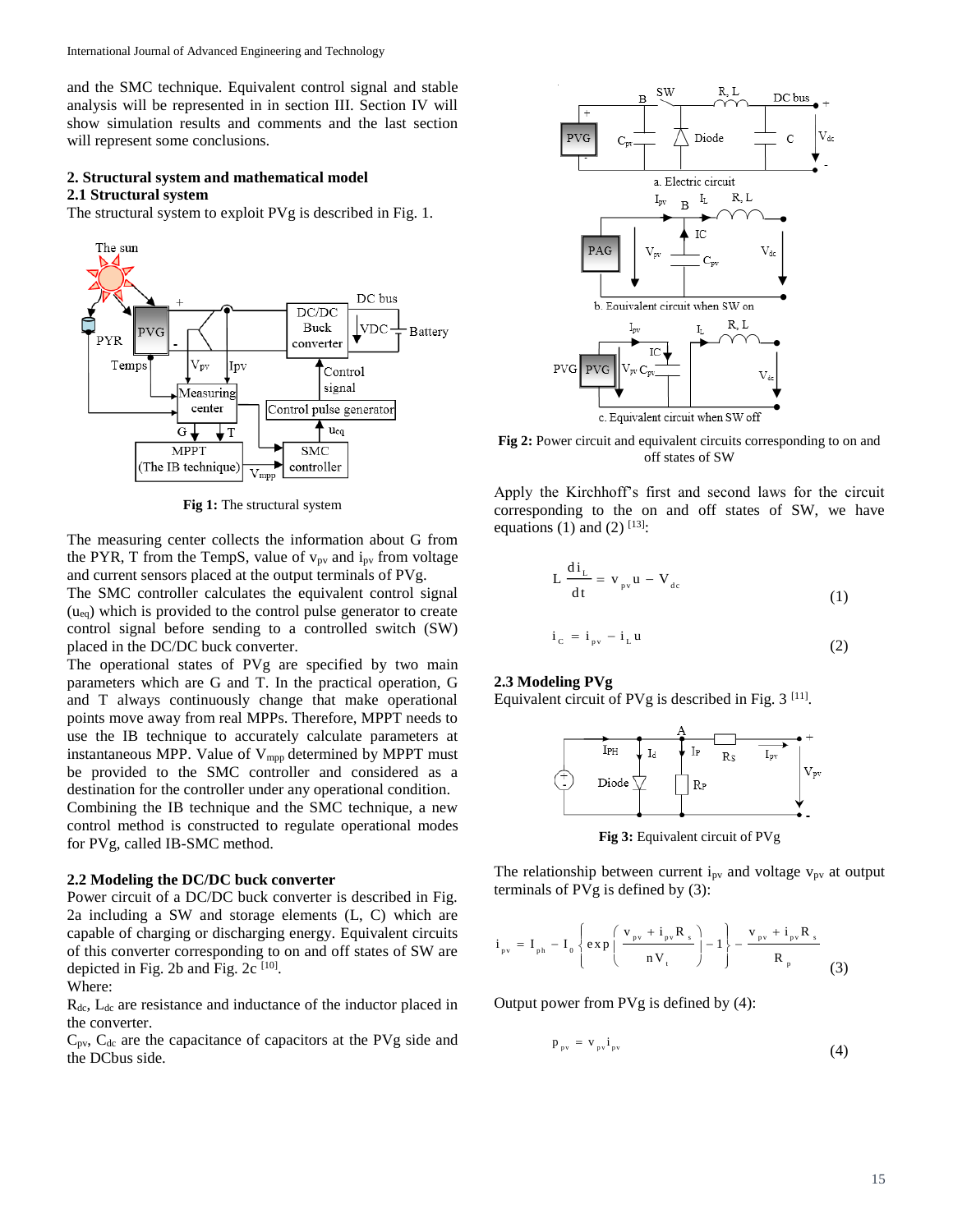Where:  $R_s$  is series resistor;  $R_p$  is parallel resistor;  $I_0$  is reserve saturation current;  $I_{ph}$  is photo-generated current;  $V_t$  is thermal voltage at p-n junctions; n is ideality factor.

#### **2.4 Description of MPPT**

The IB technique is proposed basing on accurately mathematical model of PVg to have pair-value  $(V_{mpp}, I_{mpp})$ corresponding to the peak of the  $v_{pv}$ - $p_{pv}$  curve which is set by a value-pair (G, T). By combining the iterative technique and bisectional technique, MPPT calculates and observe the power value of three continuous points to evaluate the moving statement of operating points. The IB technique is represented in Fig. 4<sup>[11]</sup>.



**Fig 4:** The IB technique to determine MPP

# **3. The IB-SMC Method**

# **3.1 State system of equations**

Rewrite (1) and (2) equations, we have the state system of equations:

$$
\begin{cases}\n\dot{x}_1 = -\frac{V_{dc}}{L_{dc}} - \frac{R_{dc}}{L_{dc}} x_1 + \frac{x_2}{L_{dc}} u \\
\dot{x}_2 = \frac{i_{pv}}{C_{pv}} - \frac{x_1}{C_{pv}} u\n\end{cases}
$$
\n(5)

Where:  $x = [x_1 \ x_2] = [i_L \ v_{pv}]$  is the state vector,

$$
f(x) = \begin{bmatrix} -\frac{V_{dc}}{L_{dc}} - \frac{R_{dc}}{L_{dc}} x_1 \\ \vdots \\ \frac{i_{pv}}{C_{pv}} \end{bmatrix}
$$

is drift vector,

$$
g(x) = \begin{bmatrix} x_2 \\ L_{dc} \\ L_{dc} \\ -\frac{x_1}{C_{pv}} \end{bmatrix}
$$

is control vector.

### **3.2 Sliding surface**

To control DC/DC buck converter, sliding surface is defined by a function as depicted in (6) or (7):

$$
h = x_2 i_{pv} - P_{mpp} + K_a i_C = 0
$$
 (6)

or

$$
h = x_2 i_{pv} - P_{mpp} + K_a (i_{pv} - x_1) = 0
$$
 (7)

Where:

P<sub>mpp</sub> is the value of power at MPP which must be reached (the result of the IB technique and considered as a constant at the considered time corresponding to a pair-value (G, T)),  $i<sub>pv</sub>$  is the function of variable x<sub>2</sub> ( $i<sub>pv</sub>=i<sub>pv</sub>(x<sub>2</sub>)$ ),

 $K_a$  (V/A) is the quantity which evaluates the relative sliding speed between power and current. Value of  $K_a$  affects to the chattering phenomenon (vibration of  $v_{pv}$  around  $V_{mpp}$ ) in the SMC technique [3].

#### **3.3 Stable analysis**

The time derivative of the sliding surface is defined by (8):

$$
\frac{dh}{dt} = \frac{d \left[ x_2 i_{pv} - P_{mpp} + K_a (i_{pv} - x_1) \right]}{dt}
$$
  
\n
$$
\Leftrightarrow h = x_2 \frac{di_{pv}}{dx_2} \dot{x}_2 + i_{pv} \dot{x}_2 + K_a \frac{di_{pv}}{dx_2} \dot{x}_2 - K_a \dot{x}_1
$$
\n(8)

According to Lyapunov's theory, (9) must be always suitable to exist stably around the sliding surface  $[12, 13]$ :

$$
\begin{cases}\n\lim_{h \to 0^{-}} \left. \frac{dh}{dt} \right|_{u=1} = \frac{dh}{dt} \Big|_{u=1, h=0} > 0 \\
\lim_{h \to 0^{+}} \left. \frac{dh}{dt} \right|_{u=0} = \frac{dh}{dt} \Big|_{u=0, h=0} < 0\n\end{cases}
$$
\n(9)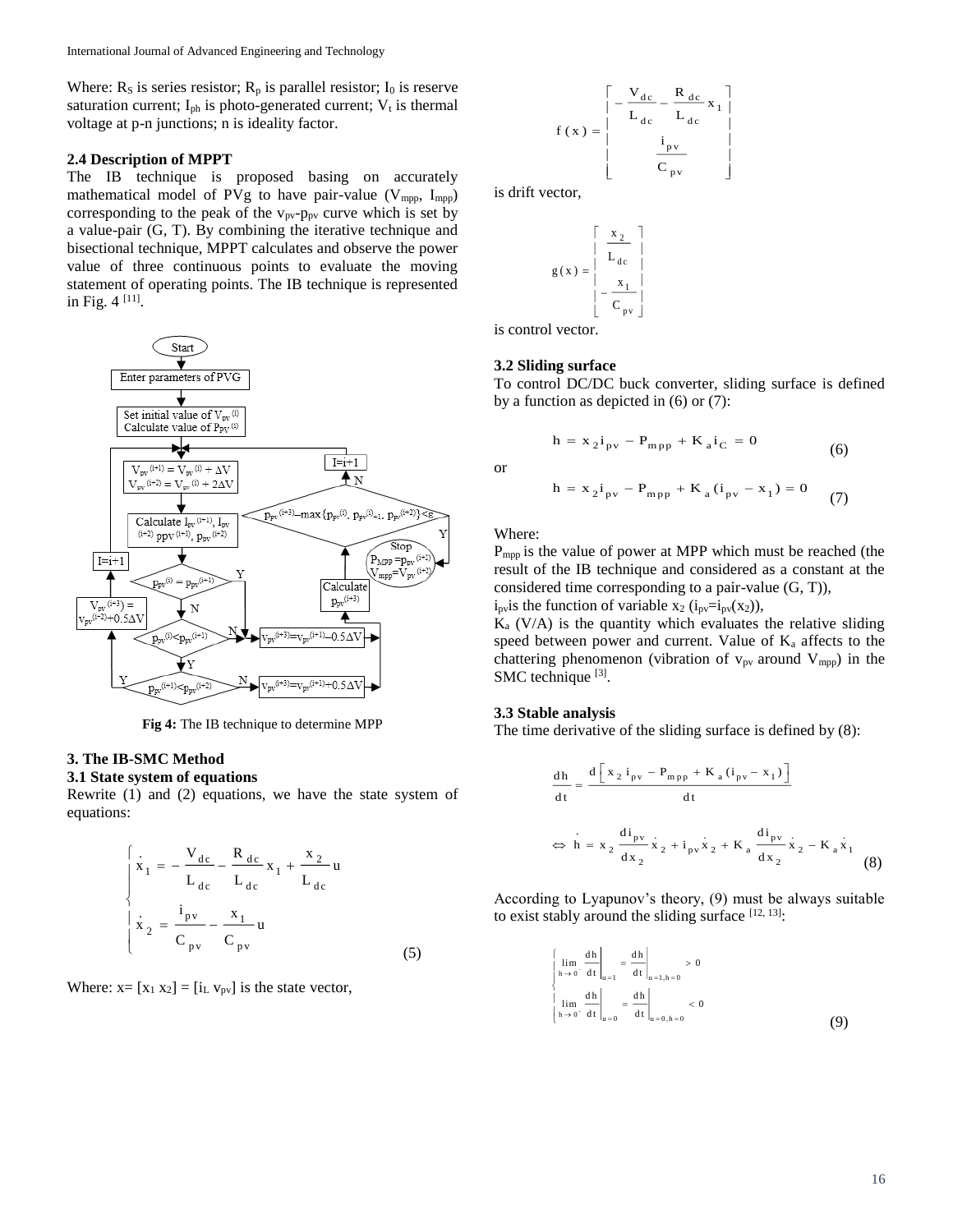Using (8) and (9), we have boundaries to limit the stable area in the process of sliding the current operational point to a new operational point:

$$
\begin{cases}\nA\left(\frac{i_{pv}}{C_{pv}} - \frac{x_1}{C_{pv}}\right) - K_a \left(-\frac{V_{dc}}{L_{dc}} - \frac{R_{dc}}{L_{dc}} x_1 + \frac{x_2}{L_{dc}}\right) > 0 \\
A\frac{i_{pv}}{C_{pv}} - K_a \left(-\frac{V_{dc}}{L_{dc}} - \frac{R_{dc}}{L_{dc}} x_1\right) < 0\n\end{cases}
$$
\n(10)

where,

$$
A = \frac{di_{pv}}{dx_{2}} x_{2} + \frac{di_{pv}}{dx_{2}} K_{a} + i_{pv}
$$

#### **3.4 Equivalent control signal**

Equivalent control signal  $u_{eq}$  is the equivalence between the extremely high switching frequency of the control signal (0, 1) and the smooth control signal. Therefore,  $u_{eq}$  is a smooth feedback control law to maintain the orbit of ideal state that is always bounded on the surface S when the initial state of system  $x(t_0)=x_0$  is also on the surface S or  $h(x_0)=0$  [12].

The derivative of function h in the direction  $f(x)$  is  $L_f h = \frac{\partial h}{\partial x^T} f(x)$  $=\frac{\partial}{\partial x}$ 

 $f'' - T$ and the derivative of function h in the direction

 $g(x)$  is g T  $L_g h = \frac{\partial h}{\partial x^T} g(x)$  $=\frac{\partial h}{\partial x^T} g(x)$ . L<sub>gh</sub> and L<sub>fh</sub> are defined by (11) and (12):

$$
L_{g}h = \frac{\partial h}{\partial x^{T}} g(x) = \begin{bmatrix} -K_{a} & i_{pv} + x_{1} \frac{\partial i_{pv}}{\partial x_{2}} \Big| & L_{dc} \\ -K_{a} & i_{pv} + x_{1} \frac{\partial i_{pv}}{\partial x_{2}} \Big| & -\frac{x_{1}}{C_{pv}} \end{bmatrix}
$$

$$
\Leftrightarrow L_g h = -K_a \frac{x_2}{L_{dc}} - \frac{x_1}{C_{pv}} \left( i_{pv} + x_1 \frac{\partial i_{pv}}{\partial x_2} \right)
$$
(11)

$$
L_{f}h = \frac{\partial h}{\partial x^{T}} f(x) = \begin{bmatrix} -K_{a} & i_{pv} + x_{1} \frac{\partial i_{pv}}{\partial x_{2}} \end{bmatrix} \begin{bmatrix} -\frac{V_{dc}}{L_{dc}} - \frac{R_{dc}}{L_{dc}} x_{1} \\ \frac{i_{pv}}{C_{pv}} \end{bmatrix}
$$

$$
\Leftrightarrow L_{f} h = K_{a} \left( \frac{V_{dc}}{L_{dc}} + \frac{R_{dc}}{L_{dc}} x_{1} \right) + \frac{i_{pv}}{C_{pv}} \left( i_{pv} + x_{1} \frac{\partial i_{pv}}{\partial x_{2}} \right)
$$
(12)

From (11) and (12),  $u_{eq}$  (0 <  $u_{eq}$  < 1) is defined by (13):

$$
u_{eq} = \frac{\frac{i_{pv}}{C_{pv}} \left(i_{pv} + x_1 \frac{\partial i_{pv}}{\partial x_2}\right) + K_a \left(\frac{V_{dc}}{L_{dc}} + \frac{R_{dc}}{L_{dc}} x_1\right)}{\frac{x_1}{C_{pv}} \left(i_{pv} + x_1 \frac{\partial i_{pv}}{\partial x_2}\right) + K_a \frac{x_2}{L_{dc}}}
$$
(13)

## **3.5 Control strategy**

Control strategy for IB-SMC method is reprented in Fig. 5.



**Fig 5:** Control strategy for the IB-SMC method

## **4. Simulation**

# **4.1 Simulation parameters**

Simulation parameters of the power converter, DCbus and switching frequency are represented in Table 1. Parameters of PVg are represented in Table 2. Function n(T) is defined by (14).

**Table 1:** Parameters of power converter, DCbus, switching frequency

|                      | <b>Symbol</b>    | Value            |
|----------------------|------------------|------------------|
| DC/DC buck converter | $R(\Omega)$      | 0.5              |
|                      | L (H)            | $8.10^{-3}$      |
|                      | (F               | 10 <sup>-3</sup> |
| Voltage at DCbus     | $\rm V_{dc}$ (V) |                  |
| Switching frequency  | $f_s$ ( $kHz$ )  |                  |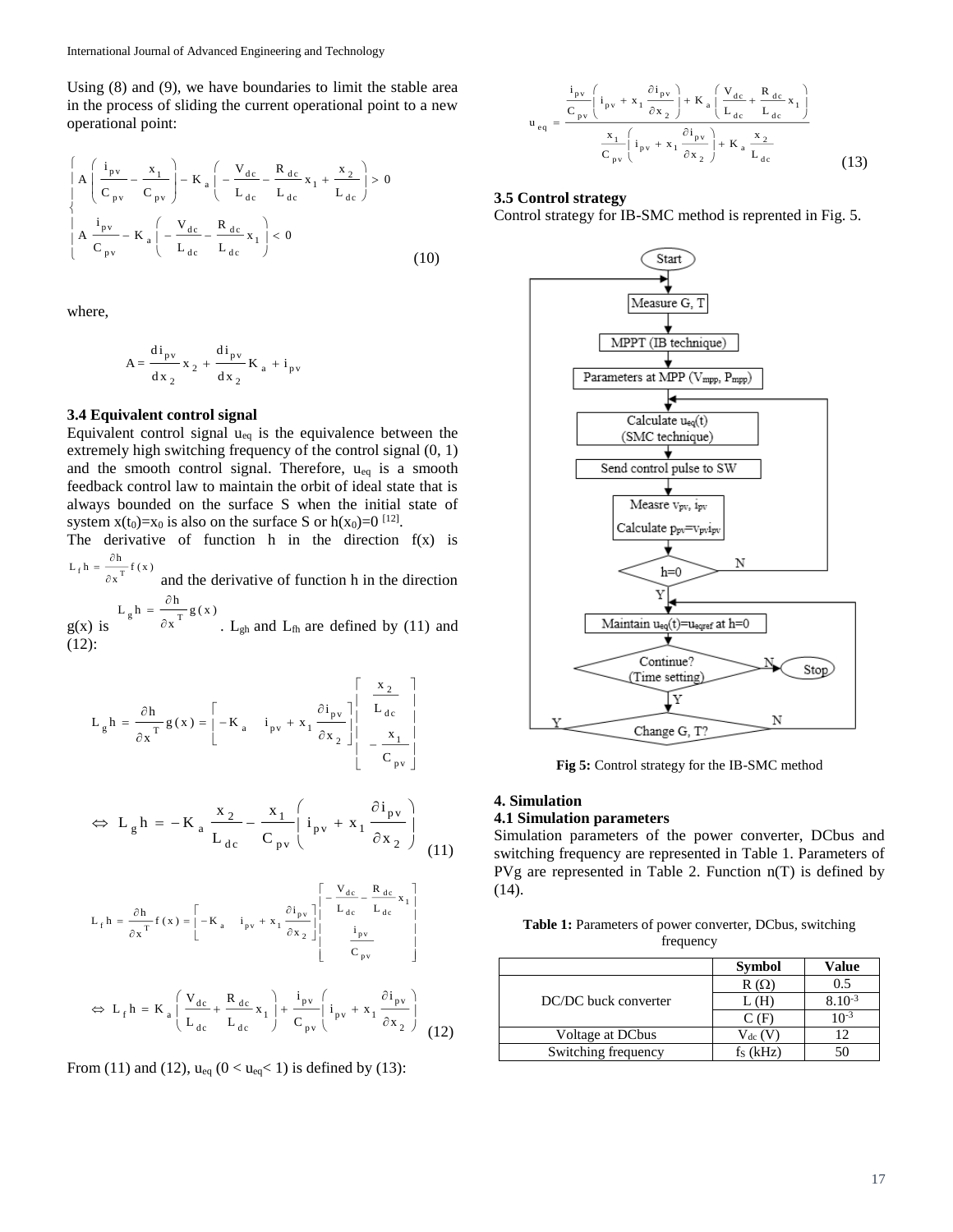International Journal of Advanced Engineering and Technology

$$
n(T) = 1 - 0.008017 \Delta T + \frac{9}{400000} \Delta T^{2}
$$
 (14)

Where,  $\Delta T=T- 25^0C$ .

Table 2: Parameters of PVg under the stc

| <b>Parameters</b>                        | Value          |
|------------------------------------------|----------------|
| Short-circuit current $(A)$              | 7.36           |
| Open-circuit voltage (V)                 | 30.4           |
| Voltage at MPP (V)                       | 24.2           |
| Current at MPP (A)                       | 6.83           |
| Current coefficiency by T (%/°C)         | 0.057          |
| Voltage coefficiency by $T$ (%/°C)       | $-0.346$       |
| Power coefficiency by T $(\% / {}^{0}C)$ | $-0.478$       |
| Photo-generated current (A)              | 7.3616         |
| Reserve saturation current (A)           | $1.03.10^{-7}$ |
| Thermal voltage at p-n junctions (V)     | 1.6814         |
| Series resistor $(\Omega)$               | 0.2511         |
| Parallel resistor $(\Omega)$             | 1172.1         |

Received energy in range time  $(0+*t*)$  is defined by (15) and energy efficiency is defined by (16):

$$
A(t) = \int_{0}^{t} P_{pv}(t)dt
$$
 (15)

$$
H\% = \frac{A(t)}{A_{\rm mpp}} 100\%
$$
 (16)

#### **4.2 Simulation results**

To evaluate the effect of  $K_b$  to the hysteresis band and chattering phenomenon when using the SMC technique, the energy efficiency is considered in case  $K_b$ =-0.05 (as a constant) and in case  $K_a = -0.05 * G/G_{stc}$  (change by G). Values of T are given with discrete values of  $25^{\circ}$ C,  $35^{\circ}$ C,  $45^{\circ}$ C,  $55^{\circ}$ C,  $65^{\circ}$ C. Simulation time is 1s corresponding to three levels  $G=1000W/m^2$ ,  $G=600W/m^2$  and  $G=200W/m^2$ . Simulation results are represented in Fig. 6, Fig. 7, Fig. 8.



**Fig 6:** Energy efficiency corresponding to G=1000W/m<sup>2</sup>



Fig 7: Energy efficiency corresponding to G=600W/m<sup>2</sup>



**Fig 8:** Energy efficiency corresponding to G=200W/m<sup>2</sup>

Simulation results obtained in Fig. 6, Fig. 7, Fig. 8 showed that the energy efficiency decreased when  $K_a$  didn't change whereas it always approximately achieved 100% corresponding to changing  $K_a$  by G. It means that the IB-SMC method with the irradiance dependence of  $K_a$  can help exploit maximum available energy from PVg due to making the hysteresis band smaller and decreasing the chattering phenomenon as described in Fig. 9. Because of this, the IB-SMC method is also considered as an adaptive method under any operational condition.



**Fig 9:** The movement of operational points in the v-i plane

To evaluate the ability to track MPP, a scenario to operate PVg is considered in case  $T=40^{\circ}$ C and the variation of G in 3 seconds as depicted in Fig. 10.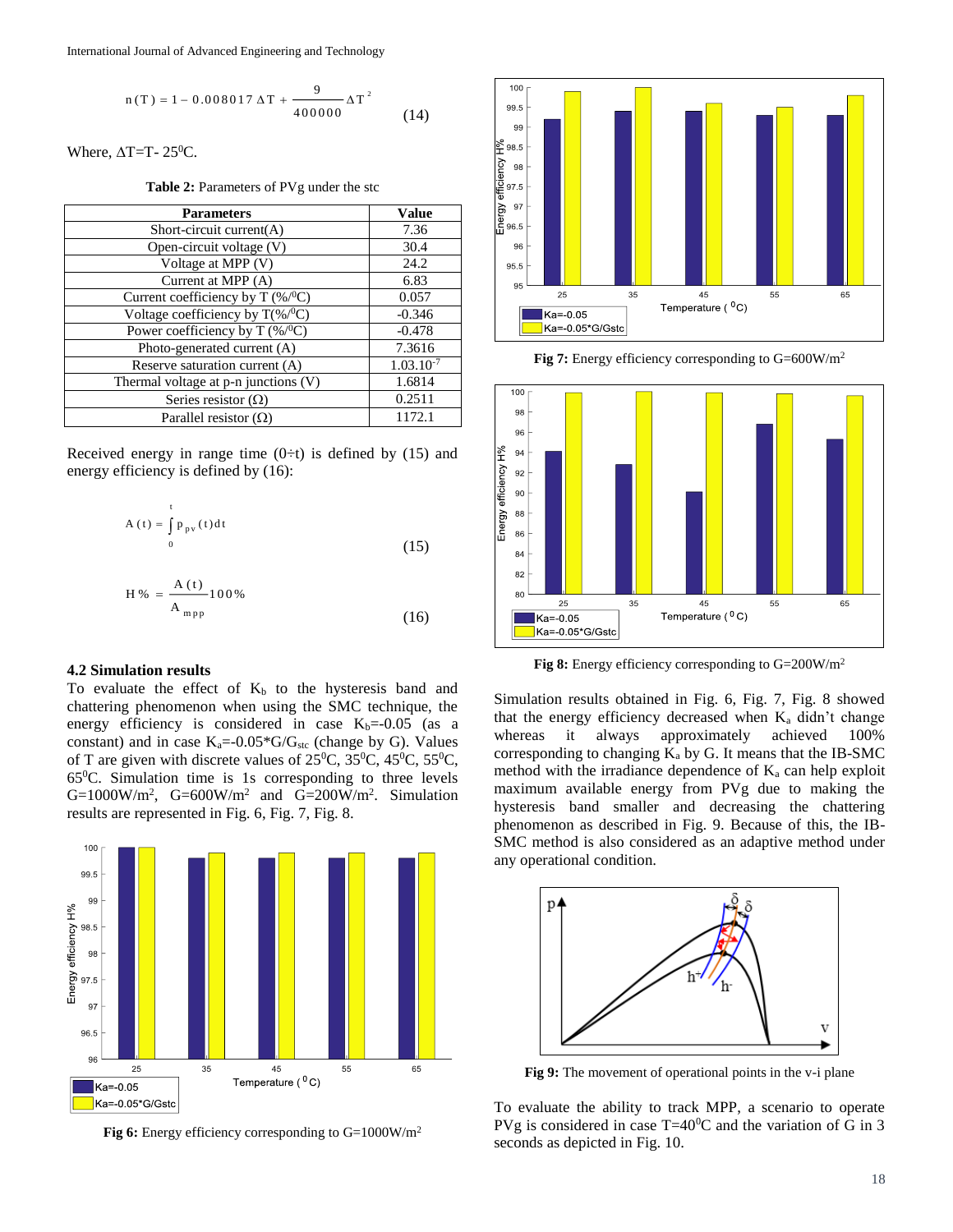

**Fig 10:** The variation of G

The instantaneous power characteristic about  $p_{pv}(t)$ ,  $P_{mpp}(t)$ and A(t) energy characteristic in three seconds are represented in Fig. 11.



Fig 11: p<sub>pv</sub>, P<sub>mpp</sub>, A(t) characteristic

Current through the  $C_{pv}$ capacitor is represented in Fig. 12.



Fig 12: Current through the C<sub>pv</sub> capacitor at the 1<sup>st</sup> second

Energy efficiency corresponding to the scenario is defined by (17):

$$
H\% = \frac{3 \times 136}{408.7} 100\% = 99.83\% \tag{17}
$$

Simulation results show that the  $p_{pv}(t)$  characteristic always accurately tracks the  $P_{mpp}(t)$  characteristic at the time of unchanging G (ensure static stability) or at the time of increasing or decreasing G (ensure dynamic stability) in whole process of operating PVg. Therefore, the IB-SMC method helps to almost completely exploit energy of PVg at all times. With the simulation results of the  $i_c$  current in Fig. 13, it has a form of a alternative current in triangular waveforms and very small amplitude. Because of having small amplitude of i<sub>c</sub>, coefficicency  $K_c$  in the sliding surface does not affect much to the chattering phenomenon, so it doesn't need to correct it by G.

### **6. Conclusion**

This paper proposes a new method combining the IB technique and the SMC technique to exploit PVg. Because of using the IB technique in MPPT, the IB-SMC method becomes an effective methodology to ensure static and dynamic stability in the process of operating PVg. It also provides a different approach to exploit maximum available energy under any operational condition.

To apply the SMC technique to regulate the DC/DC buck converter, parameters in the sliding surface affect much to hysteresis band, chattering phenomenon, stable ability of the system. Due to accurately describing the performance of PVg, these parameters can be determined through simulation process to evaluate prior to practical application by the survey of all operational conditions (G or T varies in typical ranges).

Due to using a PYR and a TempS, instantaneous information about MPP is determined and considered as a desired destination for the controller. They help to modify the sliding surface and the hysteresis band according to the practically operational conditions, therefore the IB-SMC method is considered as an adaptive control method. Until now, they have many types and become more popularly because of more suitable cost. It shows the ability to apply the IB technique in practical applications. Otherwise, to measure the current through the  $C_{pv}$  capacitor, it needs to use small loss transformers and frequency of measuring devices must be higher several times than frequency of  $i<sub>c</sub>$ . These problems can be overcome by using high technical solutions but the cost of whole system increase very much. This makes the IB-SMC method difficult to become popular.

# **7. References**

- 1. Fan Zhang, Jon Maddy, Giuliano Premier, Alan Guwy. Novel current sensing photovoltaic maximum power point tracking based on sliding mode control strategy, Solar Energy, 2015, 118(41).
- 2. Ramesh M, Sanjeeva Rayudu S, Polu Raju R. A New Approach to Solve Power Balancing Problem in Grid Coupled PV System using Slide Mode Control, Indian Journal of Science and Technology. 2015; 8(17):57. ISSN (Online): 0974-5645.
- 3. Daniel Gonz´ alez Montoya, Carlos Andres Ramos Paja, Roberto Giral. Improved design of sliding mode controllers based on the requirements of MPPT techniques, IEEE Transactions on Power Electronics, 2015.
- 4. Emil A Jimenez Brea, Eduardo I Ortiz-Rivera. Simple Photovoltaic Solar Cell Dynamic Sliding Mode Controlled Maximum Power Point Tracker for Battery Charging Applications, Applied Power Electronics Conference and Exposition (APEC), 25th Annual IEEE, 2010, (40).
- 5. Gaga Ahmed, Errahimi Fatima, ES-Sbai Jania. Design and Simulation of a Solar Regulator Based on DC-DC Converters Using a Robust Sliding Mode Controller, Journal of Energy and Power Engineering, David Publishing, 2015, 9(44).